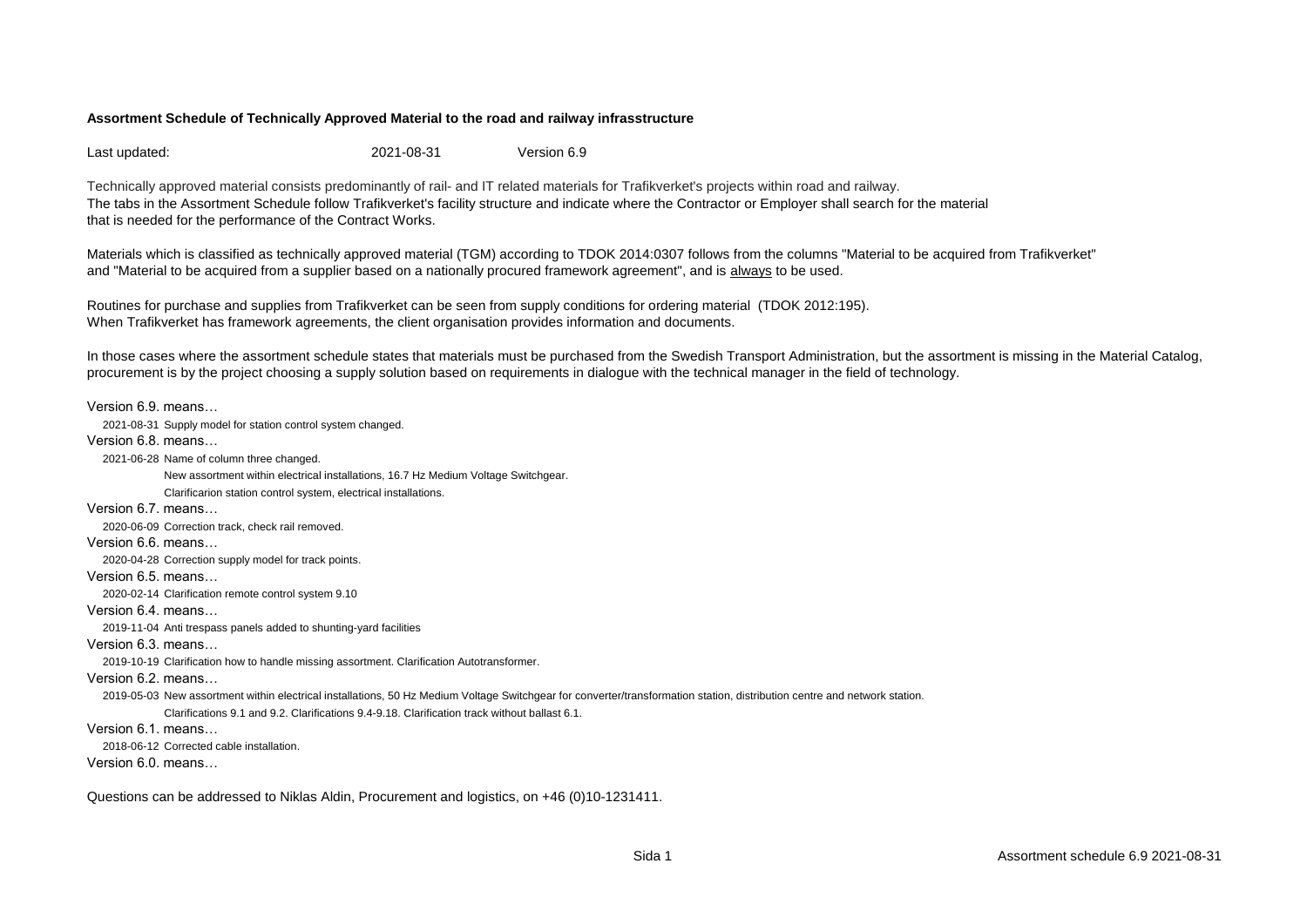|                         |                             | <b>TGM</b>                                                                       |                                                 | Not TGM                                                                                          |                                                                                                   |                                                                                                                                                                                                                                                                                                                         |
|-------------------------|-----------------------------|----------------------------------------------------------------------------------|-------------------------------------------------|--------------------------------------------------------------------------------------------------|---------------------------------------------------------------------------------------------------|-------------------------------------------------------------------------------------------------------------------------------------------------------------------------------------------------------------------------------------------------------------------------------------------------------------------------|
|                         |                             |                                                                                  |                                                 | New or modified material is to be<br>developed is to developed<br>according to<br>TDOK 2014:0307 | New or modified<br>requirments specification is<br>to be developed according<br>to TDOK 2014:0307 |                                                                                                                                                                                                                                                                                                                         |
|                         |                             |                                                                                  | Material to be<br>acquired from<br>Trafikverket | Material to be<br>supplier based<br>on a nationally<br>procured<br>framework<br>agreement        | The project procures<br>acquired from a materials based on a<br>requirement                       | Comments                                                                                                                                                                                                                                                                                                                |
| $\overline{\mathbf{6}}$ | <b>Track superstructure</b> |                                                                                  |                                                 |                                                                                                  |                                                                                                   |                                                                                                                                                                                                                                                                                                                         |
| 6.1                     | <b>Track</b>                | Rail                                                                             | $\pmb{\mathsf{x}}$                              |                                                                                                  |                                                                                                   | Determined supply model for rail is from Trafikverket with distribution via rail workshop<br>in Sannahed as standard solution. Mobile flash-welding is primarily used when there is<br>undercapacity at Sannahed or other reasons exist. Trafikverket shall always be<br>contacted before mobile flash-welding is used. |
|                         |                             | Sleeper                                                                          | $\pmb{\mathsf{x}}$                              |                                                                                                  |                                                                                                   |                                                                                                                                                                                                                                                                                                                         |
|                         |                             | Attachment                                                                       | $\pmb{\mathsf{x}}$                              |                                                                                                  |                                                                                                   | For track without ballast, please contact Underhåll Teknik och Miljö.                                                                                                                                                                                                                                                   |
|                         |                             | Joints                                                                           | $\pmb{\mathsf{x}}$                              |                                                                                                  |                                                                                                   | Rails with glued joints: To be selected before joints for field mounting.<br>Joints for field installation: Unglued joints selected before glued.                                                                                                                                                                       |
|                         |                             | Rail creep obstructions                                                          | $\pmb{\mathsf{x}}$                              |                                                                                                  |                                                                                                   |                                                                                                                                                                                                                                                                                                                         |
|                         |                             | <b>Ballast</b>                                                                   |                                                 |                                                                                                  | $\pmb{\chi}$                                                                                      |                                                                                                                                                                                                                                                                                                                         |
|                         |                             | Thermite welding kit                                                             |                                                 |                                                                                                  | $\pmb{\chi}$                                                                                      |                                                                                                                                                                                                                                                                                                                         |
| 6.2                     | Points                      | Determined supply model for track points is prefabrication as standard solution. |                                                 |                                                                                                  |                                                                                                   |                                                                                                                                                                                                                                                                                                                         |
|                         |                             | <b>Ballast</b>                                                                   |                                                 |                                                                                                  | $\mathsf{x}$                                                                                      |                                                                                                                                                                                                                                                                                                                         |
|                         |                             | Attachment                                                                       | $\pmb{\mathsf{x}}$                              |                                                                                                  |                                                                                                   |                                                                                                                                                                                                                                                                                                                         |
|                         |                             | Rail                                                                             | $\pmb{\mathsf{x}}$                              |                                                                                                  |                                                                                                   |                                                                                                                                                                                                                                                                                                                         |
|                         |                             | Joint                                                                            | $\pmb{\mathsf{x}}$                              |                                                                                                  |                                                                                                   |                                                                                                                                                                                                                                                                                                                         |
|                         |                             | Sleeper                                                                          | $\pmb{\mathsf{x}}$                              |                                                                                                  |                                                                                                   |                                                                                                                                                                                                                                                                                                                         |
|                         |                             | Heavy unit                                                                       | $\pmb{\mathsf{x}}$                              |                                                                                                  |                                                                                                   |                                                                                                                                                                                                                                                                                                                         |
|                         |                             | Intermediate section                                                             | $\pmb{\mathsf{x}}$                              |                                                                                                  |                                                                                                   |                                                                                                                                                                                                                                                                                                                         |
|                         |                             | Check rail                                                                       | $\pmb{\mathsf{x}}$                              |                                                                                                  |                                                                                                   |                                                                                                                                                                                                                                                                                                                         |
|                         |                             | Crossing                                                                         | $\pmb{\mathsf{x}}$                              |                                                                                                  |                                                                                                   |                                                                                                                                                                                                                                                                                                                         |
|                         |                             | Relaying device                                                                  | $\pmb{\mathsf{x}}$                              |                                                                                                  |                                                                                                   |                                                                                                                                                                                                                                                                                                                         |
|                         |                             | Inspection device                                                                | $\pmb{\mathsf{x}}$                              |                                                                                                  |                                                                                                   |                                                                                                                                                                                                                                                                                                                         |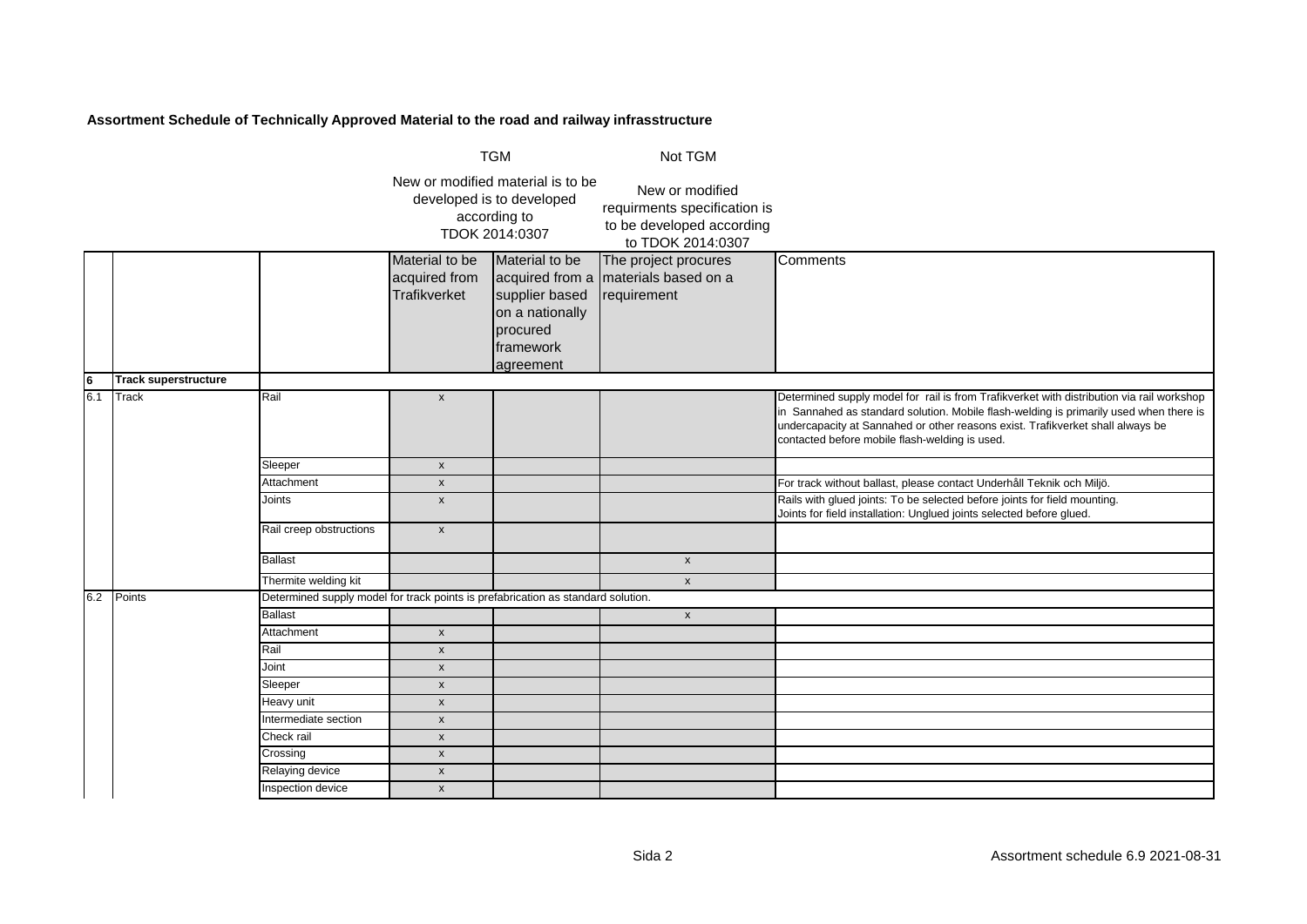|  | Locking device         |  |                                         |
|--|------------------------|--|-----------------------------------------|
|  | Points heater          |  | Points heater and associated materials. |
|  | Rail creep obstruction |  |                                         |
|  | Snow protection        |  |                                         |
|  | Thermite welding kit   |  |                                         |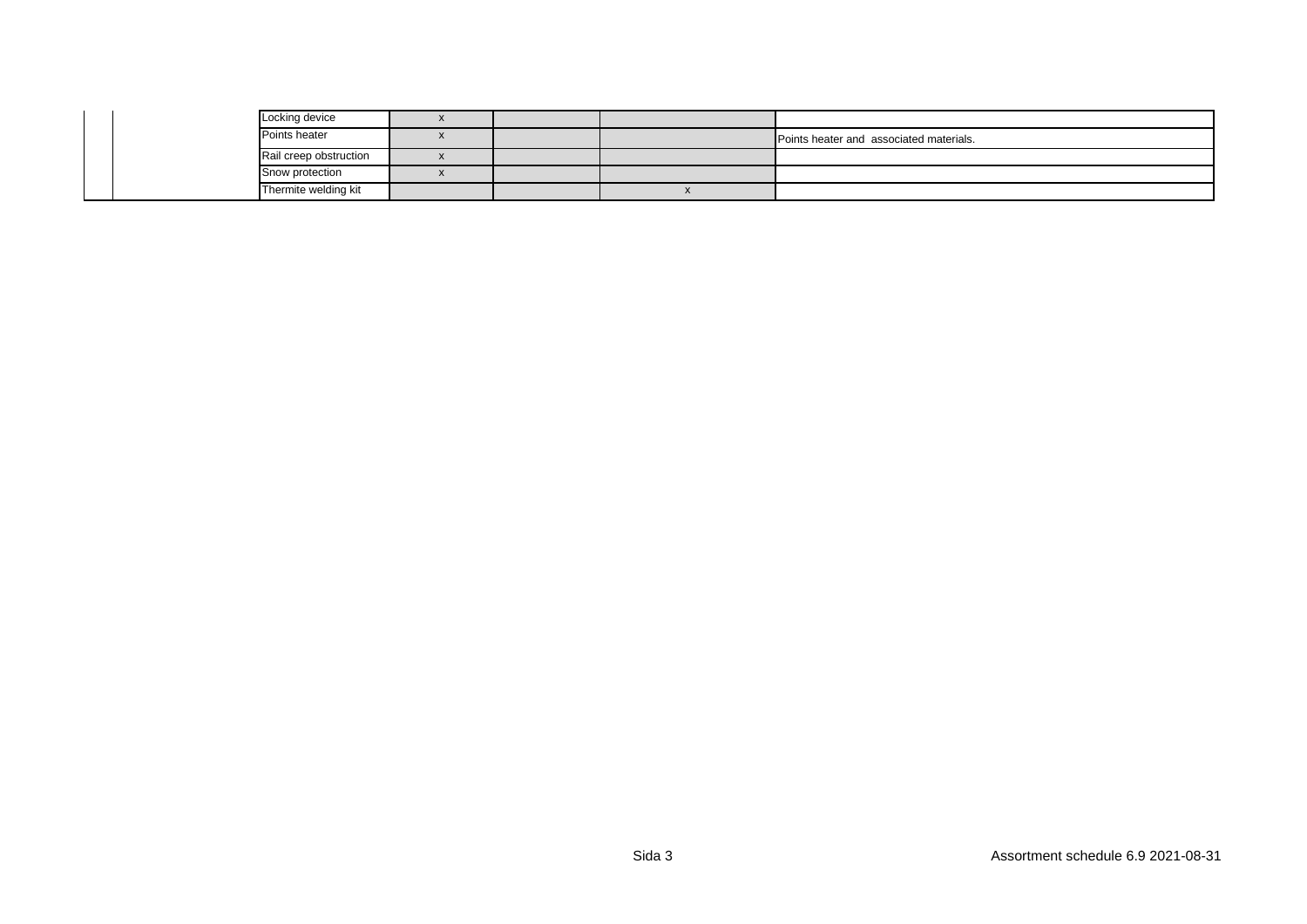|     |                          |                                                 | <b>TGM</b>                                                                                       | Not TGM                                                                                           |          |
|-----|--------------------------|-------------------------------------------------|--------------------------------------------------------------------------------------------------|---------------------------------------------------------------------------------------------------|----------|
|     |                          |                                                 | New or modified material is to be<br>developed is to developed<br>according to<br>TDOK 2014:0307 | New or modified<br>requirments specification is<br>to be developed according<br>to TDOK 2014:0307 |          |
|     |                          | Material to be<br>acquired from<br>Trafikverket | Material to be<br>supplier based<br>on a nationally<br>procured<br>framework<br>agreement        | The project procures<br>acquired from a materials based on a<br>requirement                       | Comments |
| 7   | <b>Track substrucure</b> |                                                 |                                                                                                  |                                                                                                   |          |
| 7.1 | Embankment               |                                                 |                                                                                                  | $\mathsf{x}$                                                                                      |          |
| 7.2 | Cutting                  |                                                 |                                                                                                  | X                                                                                                 |          |
| 7.3 | Culvert                  |                                                 |                                                                                                  | $\mathsf{x}$                                                                                      |          |
| 7.4 | <b>Bridge</b>            |                                                 |                                                                                                  | X                                                                                                 |          |
| 7.5 | Tunnel                   |                                                 |                                                                                                  | x                                                                                                 |          |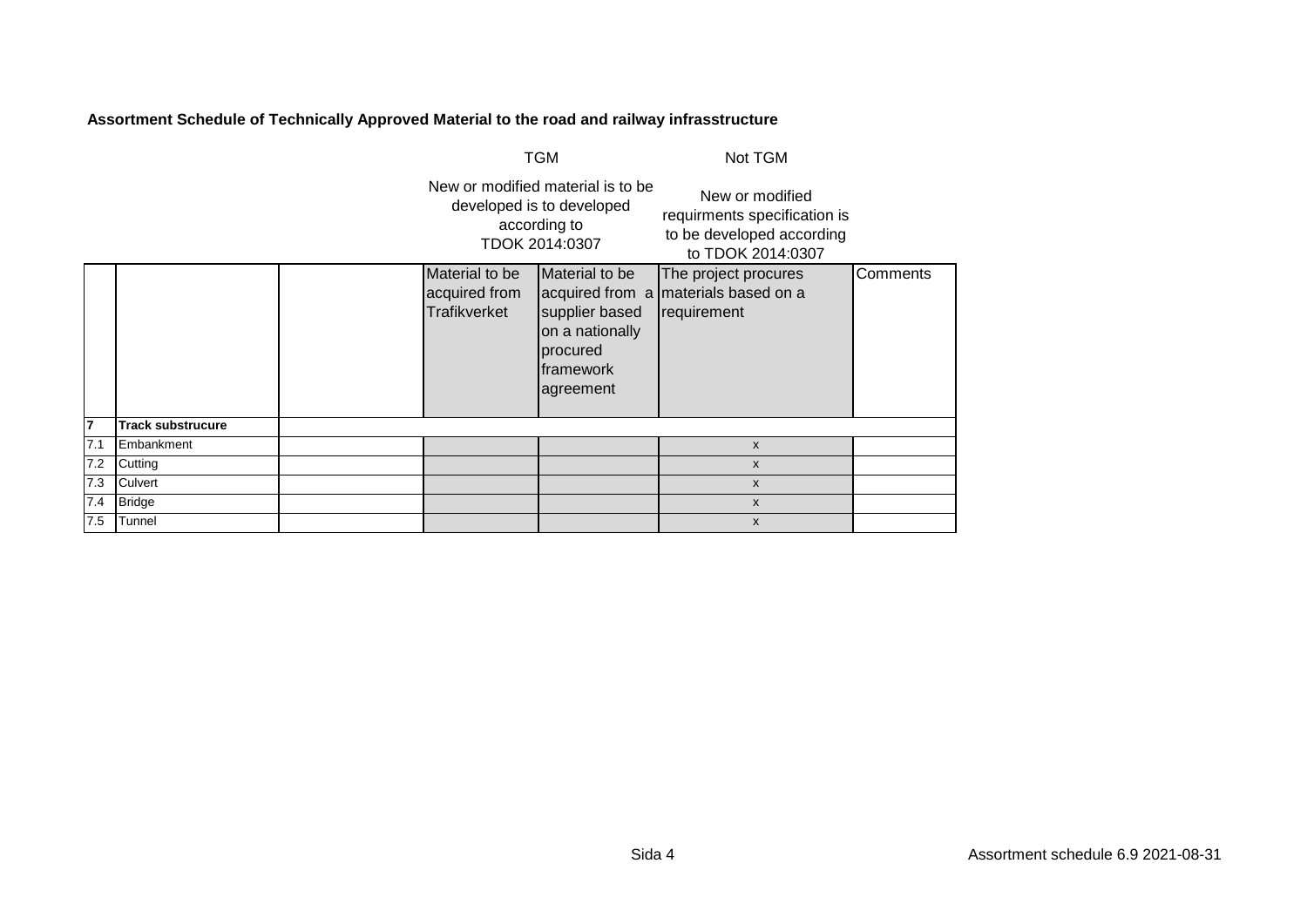|     |                                 |                                       |                                                 | <b>TGM</b>                                                                                       | Not TGM                                                                                           |                       |
|-----|---------------------------------|---------------------------------------|-------------------------------------------------|--------------------------------------------------------------------------------------------------|---------------------------------------------------------------------------------------------------|-----------------------|
|     |                                 |                                       |                                                 | New or modified material is to be<br>developed is to developed<br>according to<br>TDOK 2014:0307 | New or modified<br>requirments specification is<br>to be developed according<br>to TDOK 2014:0307 |                       |
|     |                                 |                                       | Material to be<br>acquired from<br>Trafikverket | Material to be<br>supplier based<br>on a nationally<br>procured<br>framework<br>agreement        | The project procures<br>acquired from a materials based on a<br>requirement                       | Comments              |
| 8   | <b>Shunting-yard facilities</b> |                                       |                                                 |                                                                                                  |                                                                                                   |                       |
| 8.1 | Platform and loading quay       |                                       |                                                 |                                                                                                  | $\pmb{\mathsf{x}}$                                                                                |                       |
| 8.2 | Platform crossing               | Surfacing                             |                                                 |                                                                                                  | $\pmb{\mathsf{x}}$                                                                                |                       |
|     |                                 | Substructure                          |                                                 |                                                                                                  | X                                                                                                 |                       |
|     |                                 | Superstructure                        |                                                 |                                                                                                  | $\mathsf X$                                                                                       |                       |
|     |                                 | Gate/Stile                            |                                                 |                                                                                                  | $\pmb{\mathsf{x}}$                                                                                |                       |
|     |                                 | Control equipment                     | $\mathsf X$                                     |                                                                                                  |                                                                                                   |                       |
|     |                                 | Power supply                          | $\mathsf X$                                     |                                                                                                  |                                                                                                   |                       |
|     |                                 | Control and inspection                | $\boldsymbol{\mathsf{x}}$                       |                                                                                                  |                                                                                                   |                       |
|     |                                 | Transmission (cable)                  | $\mathsf{x}$                                    |                                                                                                  |                                                                                                   |                       |
|     |                                 | Lifting barrier device                | $\mathsf X$                                     |                                                                                                  |                                                                                                   |                       |
|     |                                 | Signal for<br>passenger/truck traffic | X                                               |                                                                                                  |                                                                                                   |                       |
| 8.3 | Shunting yard braking           | Beam rail brake                       |                                                 |                                                                                                  | $\pmb{\mathsf{x}}$                                                                                |                       |
|     | system                          | Spiral brake                          | $\mathsf{x}$                                    |                                                                                                  |                                                                                                   | Reparations included. |
|     |                                 | Piston brake                          |                                                 |                                                                                                  | X                                                                                                 |                       |
| 8.4 | <b>Track barrier</b>            |                                       | $\pmb{\mathsf{x}}$                              |                                                                                                  |                                                                                                   |                       |
| 8.5 | <b>Buffer</b>                   | Concrete                              |                                                 |                                                                                                  | $\pmb{\mathsf{x}}$                                                                                |                       |
|     |                                 | Other                                 | $\boldsymbol{\mathsf{x}}$                       |                                                                                                  |                                                                                                   |                       |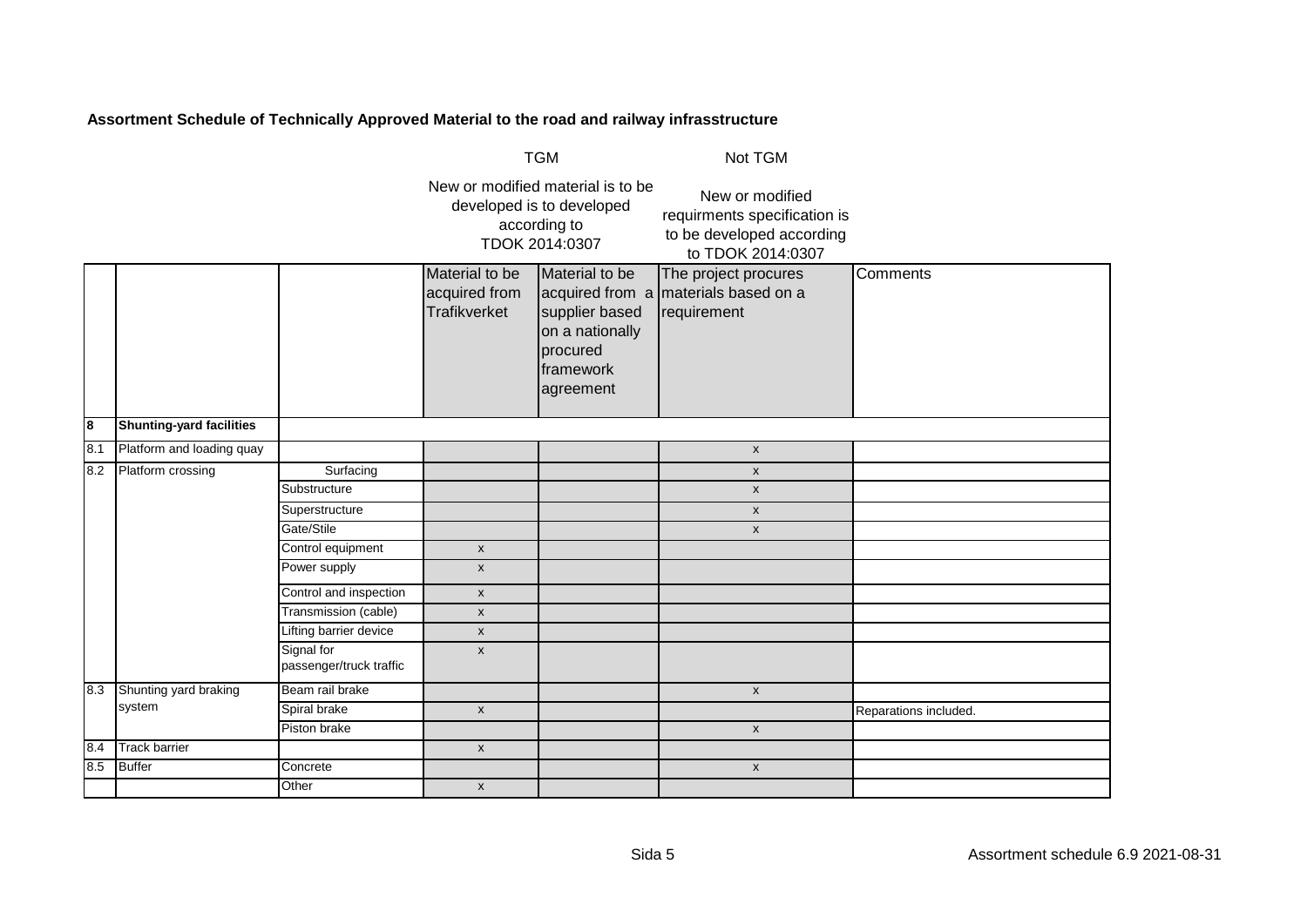| 8.6 | <b>Brake testing facility</b> |  |  |  |
|-----|-------------------------------|--|--|--|
| 8.7 | Wagon weighbridge             |  |  |  |
| 8.8 | Turnplate                     |  |  |  |
| 8.9 | Anti trespass panels          |  |  |  |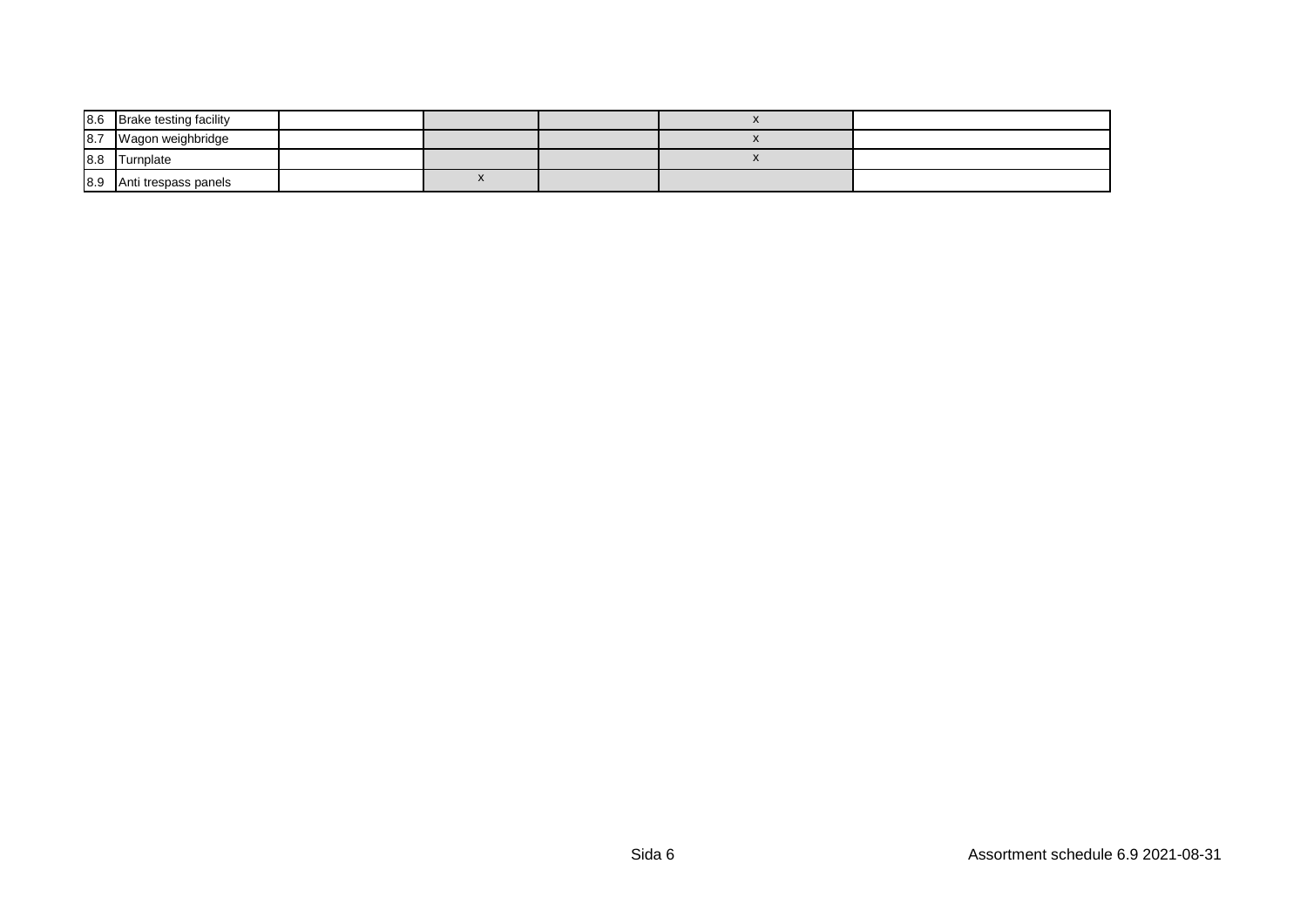|                 |                                  |                                                   |                                                        | <b>TGM</b>                                                                                        | Not TGM                                                                                           |                                                                                                                                                                                                |
|-----------------|----------------------------------|---------------------------------------------------|--------------------------------------------------------|---------------------------------------------------------------------------------------------------|---------------------------------------------------------------------------------------------------|------------------------------------------------------------------------------------------------------------------------------------------------------------------------------------------------|
|                 |                                  |                                                   |                                                        | New or modified material is to be<br>developed is to developed<br>according to<br>TDOK 2014:0307  | New or modified<br>requirments specification is<br>to be developed according<br>to TDOK 2014:0307 |                                                                                                                                                                                                |
|                 |                                  |                                                   | Material to be<br>acquired from<br><b>Trafikverket</b> | Material to be<br>supplier based<br>on a nationally<br>procured<br><b>Iframework</b><br>agreement | The project procures<br>acquired from a materials based on a<br>requirement                       | Comments                                                                                                                                                                                       |
| $\frac{9}{9.1}$ | <b>Electrical installations</b>  |                                                   |                                                        |                                                                                                   |                                                                                                   |                                                                                                                                                                                                |
|                 | Catenary                         | Tensioning                                        | $\boldsymbol{x}$                                       |                                                                                                   |                                                                                                   |                                                                                                                                                                                                |
|                 |                                  | Line circuit-breaker                              | $\pmb{\mathsf{x}}$                                     |                                                                                                   |                                                                                                   |                                                                                                                                                                                                |
|                 |                                  | Insulator                                         | $\pmb{\chi}$                                           |                                                                                                   |                                                                                                   |                                                                                                                                                                                                |
|                 |                                  | Cable                                             | $\pmb{\mathsf{x}}$                                     |                                                                                                   |                                                                                                   |                                                                                                                                                                                                |
|                 |                                  | Line bridge                                       | $\pmb{\mathsf{x}}$                                     |                                                                                                   |                                                                                                   |                                                                                                                                                                                                |
|                 |                                  | Pole                                              | $\pmb{\mathsf{x}}$                                     |                                                                                                   |                                                                                                   |                                                                                                                                                                                                |
|                 |                                  | Autotransformer including<br>footing and building | $\pmb{\mathsf{x}}$                                     |                                                                                                   |                                                                                                   | 3, 5 & 6 MVA transformer, building AT including selectable options, also hoists for footing.                                                                                                   |
|                 |                                  | Booster transformer                               | $\pmb{\mathsf{x}}$                                     |                                                                                                   |                                                                                                   | 100,5 & 158 kVA                                                                                                                                                                                |
|                 |                                  | Wire, line                                        | $\pmb{\mathsf{x}}$                                     |                                                                                                   |                                                                                                   |                                                                                                                                                                                                |
|                 |                                  | Cantilever                                        | $\pmb{\mathsf{x}}$                                     |                                                                                                   |                                                                                                   | Agreement for prefabrication exists, non-manadatory. Sub-ordering via Trafikverket.                                                                                                            |
|                 |                                  | Footing for pole                                  | $\pmb{\chi}$                                           |                                                                                                   | $\boldsymbol{\mathsf{x}}$                                                                         | For projects and measures with minor requirements, footings (1 - 5 pcs depending on<br>item number) can be purchased from Ma. Larger quantities to be purchased by the<br>contractor directly. |
| 9.2             | Auxiliary power line             |                                                   | $\pmb{\mathsf{x}}$                                     |                                                                                                   |                                                                                                   |                                                                                                                                                                                                |
|                 |                                  | <b>Distribution transformer</b>                   | $\pmb{\mathsf{x}}$                                     |                                                                                                   |                                                                                                   | 10 - 500 kVA                                                                                                                                                                                   |
| 9.3             | Supply line                      |                                                   |                                                        |                                                                                                   | $\pmb{\times}$                                                                                    |                                                                                                                                                                                                |
| 9.4             | Converter/Transformer<br>station | Spare parts                                       | $x^*$ (maintenance)                                    | x* (maintenance)                                                                                  |                                                                                                   | For items not stocked at Trafikverket, contact the party Trafikverket has a support and<br>administrative agreement with.                                                                      |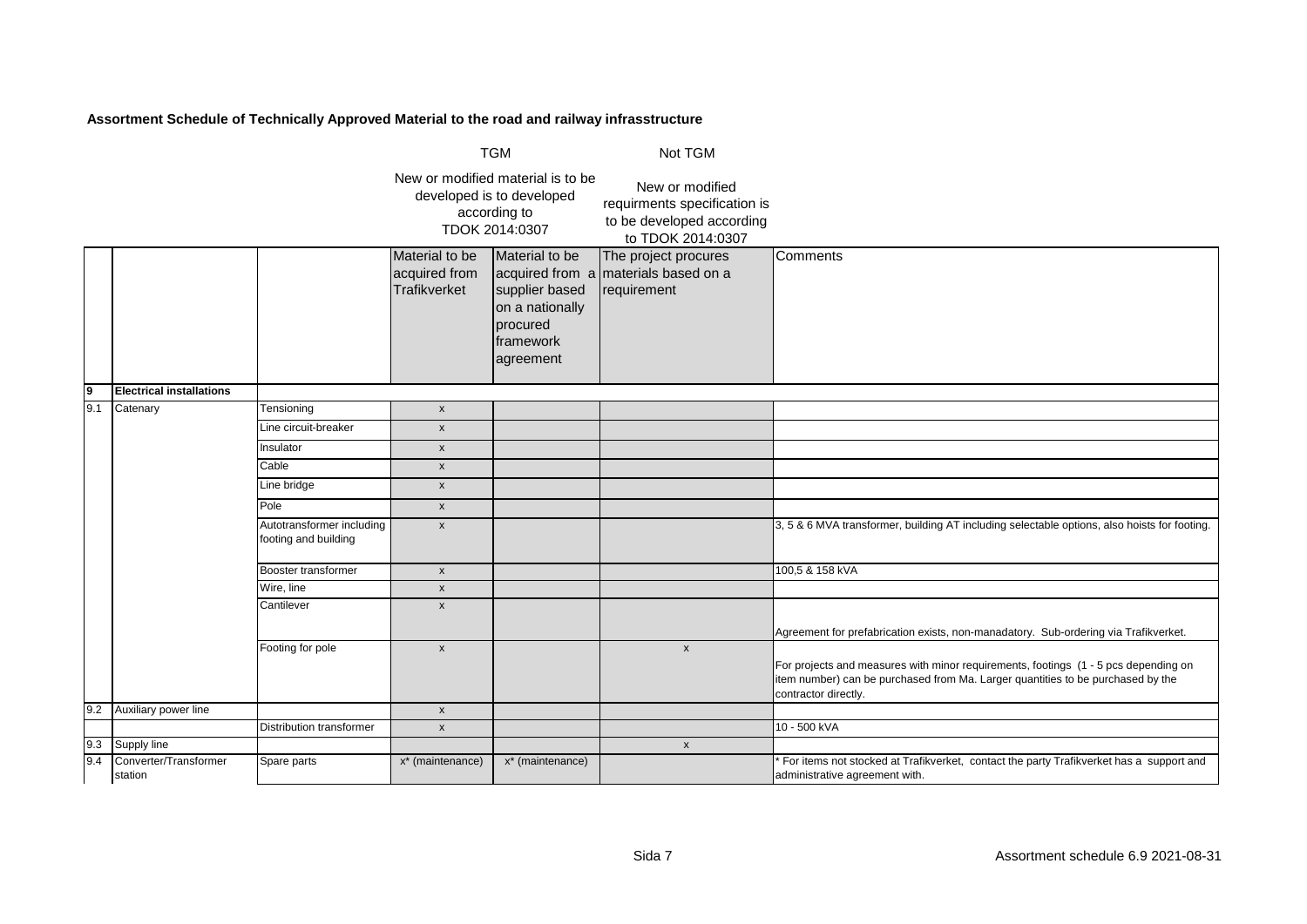|                   |                                                                               | Outbound 16.7 Hz single-<br>phase Medium Voltage<br>Switchgear  | $\mathsf{x}$       |                    | The assortment is preliminary possible to order from Novembet 1st 2021, with delivery<br>times according to agreement.                                                                                                                        |
|-------------------|-------------------------------------------------------------------------------|-----------------------------------------------------------------|--------------------|--------------------|-----------------------------------------------------------------------------------------------------------------------------------------------------------------------------------------------------------------------------------------------|
|                   |                                                                               | Incoming 50 Hz Medium<br>Voltage Switchgear                     | $\mathsf{x}$       |                    |                                                                                                                                                                                                                                               |
|                   |                                                                               | Station control system                                          |                    | $\pmb{\mathsf{x}}$ |                                                                                                                                                                                                                                               |
|                   |                                                                               | <b>Batteries</b>                                                | $\pmb{\mathsf{x}}$ |                    |                                                                                                                                                                                                                                               |
|                   |                                                                               | Standby power plant                                             | $\mathsf X$        |                    | Also see 9.11.                                                                                                                                                                                                                                |
|                   |                                                                               | <b>UPS</b>                                                      | $\pmb{\mathsf{x}}$ |                    |                                                                                                                                                                                                                                               |
|                   |                                                                               | Rectifier frame, direct<br>current-system, power<br>supply (DC) | $\pmb{\mathsf{x}}$ |                    |                                                                                                                                                                                                                                               |
|                   | 9.5 - Connection centre<br>9.7 Transformer station house<br>Switching station | Outbound 16.7 Hz single-<br>phase Medium Voltage<br>Switchgear  | $\mathsf{x}$       |                    | Also see 9.4.                                                                                                                                                                                                                                 |
|                   |                                                                               | Station control system                                          |                    | $\pmb{\mathsf{x}}$ | Also see 9.4.                                                                                                                                                                                                                                 |
|                   |                                                                               | <b>Batteries</b>                                                | $\pmb{\mathsf{x}}$ |                    |                                                                                                                                                                                                                                               |
|                   |                                                                               | Standby power plant                                             | $\mathsf X$        |                    | Also see 9.11.                                                                                                                                                                                                                                |
|                   |                                                                               | <b>UPS</b>                                                      | $\pmb{\mathsf{X}}$ |                    |                                                                                                                                                                                                                                               |
|                   |                                                                               | Rectifier frame, direct<br>current-system, power<br>supply (DC) | $\pmb{\chi}$       |                    |                                                                                                                                                                                                                                               |
| $\frac{9.8}{9.9}$ | - Distribution centre<br>Network station                                      | Incoming 50 Hz Medium<br>Voltage Switchgear                     | $\mathsf{x}$       |                    |                                                                                                                                                                                                                                               |
|                   |                                                                               | Medium voltage<br>distribution transformer                      | $\pmb{\mathsf{x}}$ |                    | $2$ MVA                                                                                                                                                                                                                                       |
|                   |                                                                               | <b>Batteries</b>                                                | $\mathsf X$        |                    |                                                                                                                                                                                                                                               |
|                   |                                                                               | Standby power plant                                             | $\mathsf{x}$       |                    | Also see 9.11.                                                                                                                                                                                                                                |
|                   |                                                                               | <b>UPS</b>                                                      | $\pmb{\mathsf{x}}$ |                    |                                                                                                                                                                                                                                               |
|                   |                                                                               | Rectifier frame, direct<br>current-system, power<br>supply (DC) | $\pmb{\mathsf{x}}$ |                    |                                                                                                                                                                                                                                               |
|                   | 9.10 Remote control system                                                    | <b>RTU</b>                                                      | $\pmb{\mathsf{x}}$ |                    |                                                                                                                                                                                                                                               |
|                   | 9.11 Technical building                                                       | <b>Batteries</b>                                                | $\mathsf X$        |                    |                                                                                                                                                                                                                                               |
|                   |                                                                               | Standby power plant                                             | $\pmb{\chi}$       |                    | Power plants up to and including 120 kVA are covered. Standby power plants larger than<br>120 kVA may be procured externally, but must meet "TDOK 2014:0785 BVS 543.14610<br>Elkraftanläggningar Kravspecifikation för reservkraftstationer". |
|                   |                                                                               | <b>UPS</b>                                                      | $\mathsf X$        |                    |                                                                                                                                                                                                                                               |
|                   |                                                                               | Rectifier frame, direct<br>current-system, power<br>supply (DC) | $\pmb{\chi}$       |                    |                                                                                                                                                                                                                                               |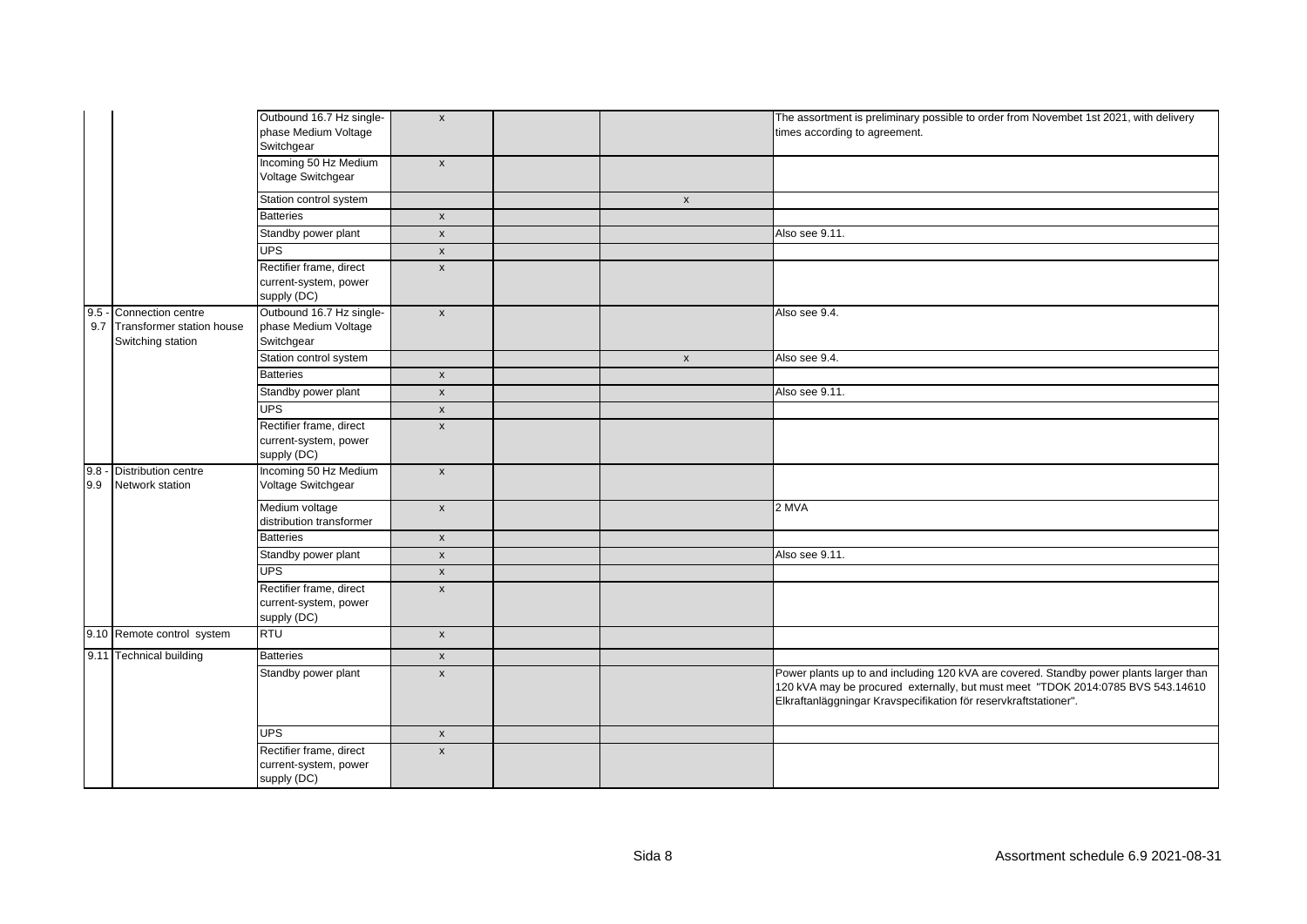| 9.12 Train and locomotive<br>heating plant 16.7 Hz |                                                                 | $\boldsymbol{\lambda}$    |   |                                                   |
|----------------------------------------------------|-----------------------------------------------------------------|---------------------------|---|---------------------------------------------------|
| 9.13 Lighting installations                        |                                                                 | x (batteries)             |   |                                                   |
|                                                    | Shunting-yard lightning                                         | $\boldsymbol{\mathsf{x}}$ |   | Shunting-yard lightning and associated materials. |
|                                                    | Tunnel lightning                                                |                           |   |                                                   |
|                                                    | Platform lightning                                              |                           |   |                                                   |
| 9.14 Points heater                                 |                                                                 | X                         |   | Points heater and associated materials.           |
| 9.15 Distribution network <1000                    |                                                                 |                           | X |                                                   |
| 9.16 Operational control centre,                   | <b>Batteries</b>                                                |                           |   |                                                   |
| power supply<br>9.18 Standby power plant           | Standby power plant                                             |                           |   | Also see 9.10-9.11.                               |
| Computer centre, power                             | <b>UPS</b>                                                      | X                         |   |                                                   |
| supply                                             | Rectifier frame, direct<br>current-system, power<br>supply (DC) | $\boldsymbol{\mathsf{x}}$ |   |                                                   |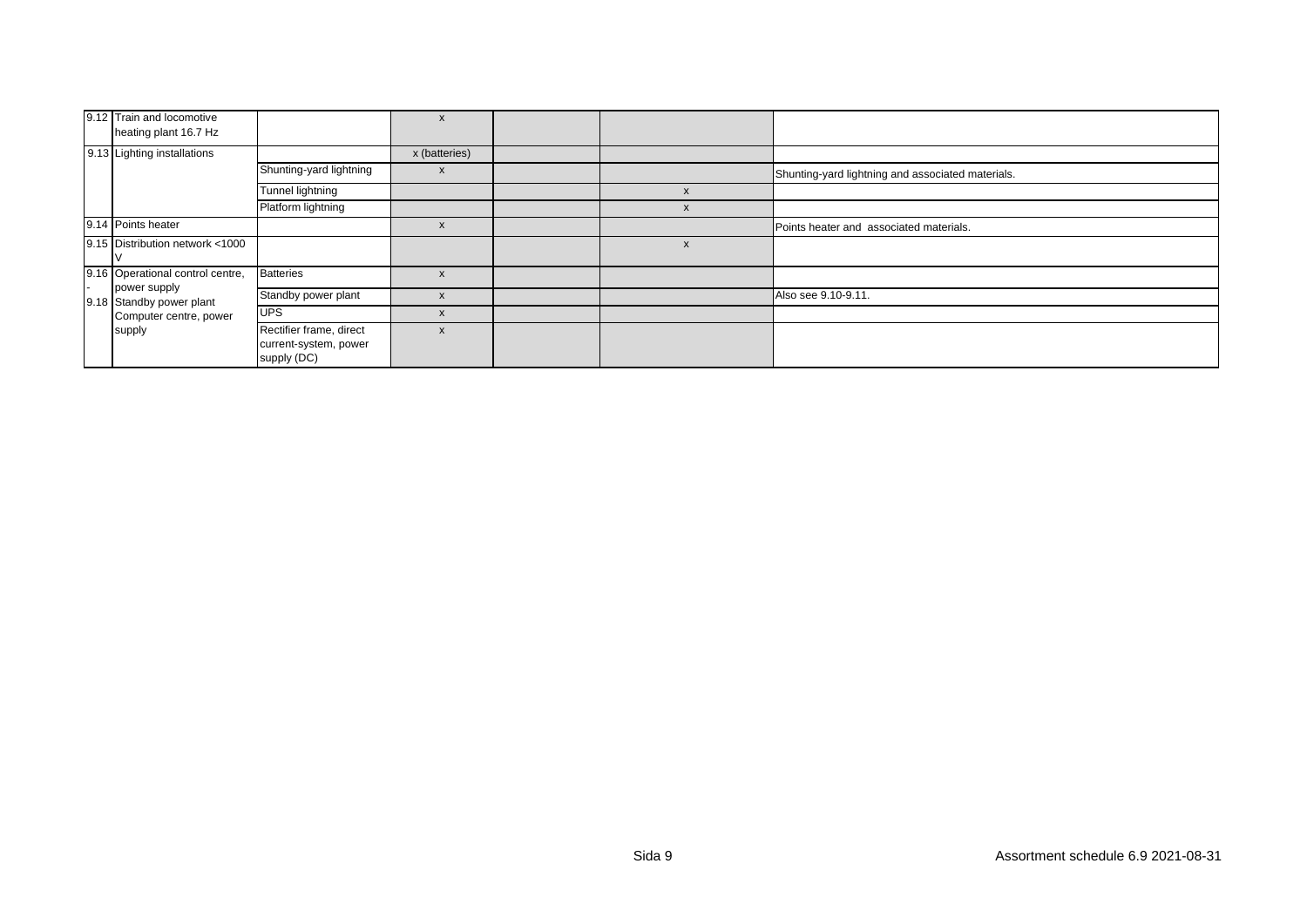|    |                                          |                        |                                                 | <b>TGM</b>                                                                                       | Not TGM                                                                                           |                                                 |
|----|------------------------------------------|------------------------|-------------------------------------------------|--------------------------------------------------------------------------------------------------|---------------------------------------------------------------------------------------------------|-------------------------------------------------|
|    |                                          |                        |                                                 | New or modified material is to be<br>developed is to developed<br>according to<br>TDOK 2014:0307 | New or modified<br>requirments specification is<br>to be developed according<br>to TDOK 2014:0307 |                                                 |
|    |                                          |                        | Material to be<br>acquired from<br>Trafikverket | Material to be<br>supplier based<br>on a nationally<br>procured<br>framework<br>agreement        | The project procures<br>acquired from a materials based on a<br>requirement                       | Comments                                        |
| 10 | Signal installations                     |                        |                                                 |                                                                                                  |                                                                                                   |                                                 |
|    | 10.1 Track coil (beacon) group           |                        | $\boldsymbol{\mathsf{x}}$                       |                                                                                                  |                                                                                                   |                                                 |
|    | 10.2 Level crossing                      | Substructure           |                                                 |                                                                                                  | $\pmb{\mathsf{x}}$                                                                                |                                                 |
|    |                                          | Superstructure         |                                                 |                                                                                                  | $\mathsf{x}$                                                                                      | Acquisition as per TDOK 2014:0358 (BVS 525.31). |
|    |                                          | Surfacing              |                                                 |                                                                                                  | $\pmb{\mathsf{x}}$                                                                                |                                                 |
|    |                                          | Portal                 |                                                 |                                                                                                  | $\pmb{\mathsf{x}}$                                                                                |                                                 |
|    |                                          | Control equipment      | $\pmb{\mathsf{x}}$                              |                                                                                                  |                                                                                                   |                                                 |
|    |                                          | Power supply           | $\pmb{\mathsf{X}}$                              |                                                                                                  |                                                                                                   |                                                 |
|    |                                          | Control and inspection | $\pmb{\mathsf{X}}$                              |                                                                                                  |                                                                                                   |                                                 |
|    |                                          | Transmission (cable)   | $\pmb{\chi}$                                    |                                                                                                  |                                                                                                   |                                                 |
|    |                                          | Lifting barrier device | $\boldsymbol{\mathsf{x}}$                       |                                                                                                  |                                                                                                   |                                                 |
|    |                                          | Signal and board       | $\pmb{\mathsf{X}}$                              |                                                                                                  |                                                                                                   |                                                 |
|    | 10.3 Positioning system                  | Rectifier-track line   | $\boldsymbol{\mathsf{x}}$                       |                                                                                                  |                                                                                                   |                                                 |
|    | 10.4 Signal                              |                        | $\boldsymbol{\mathsf{x}}$                       |                                                                                                  |                                                                                                   |                                                 |
|    | 10.5 Signal box RBC and line<br>blocking |                        | x (maintenance)                                 | x (newbuilding)                                                                                  |                                                                                                   |                                                 |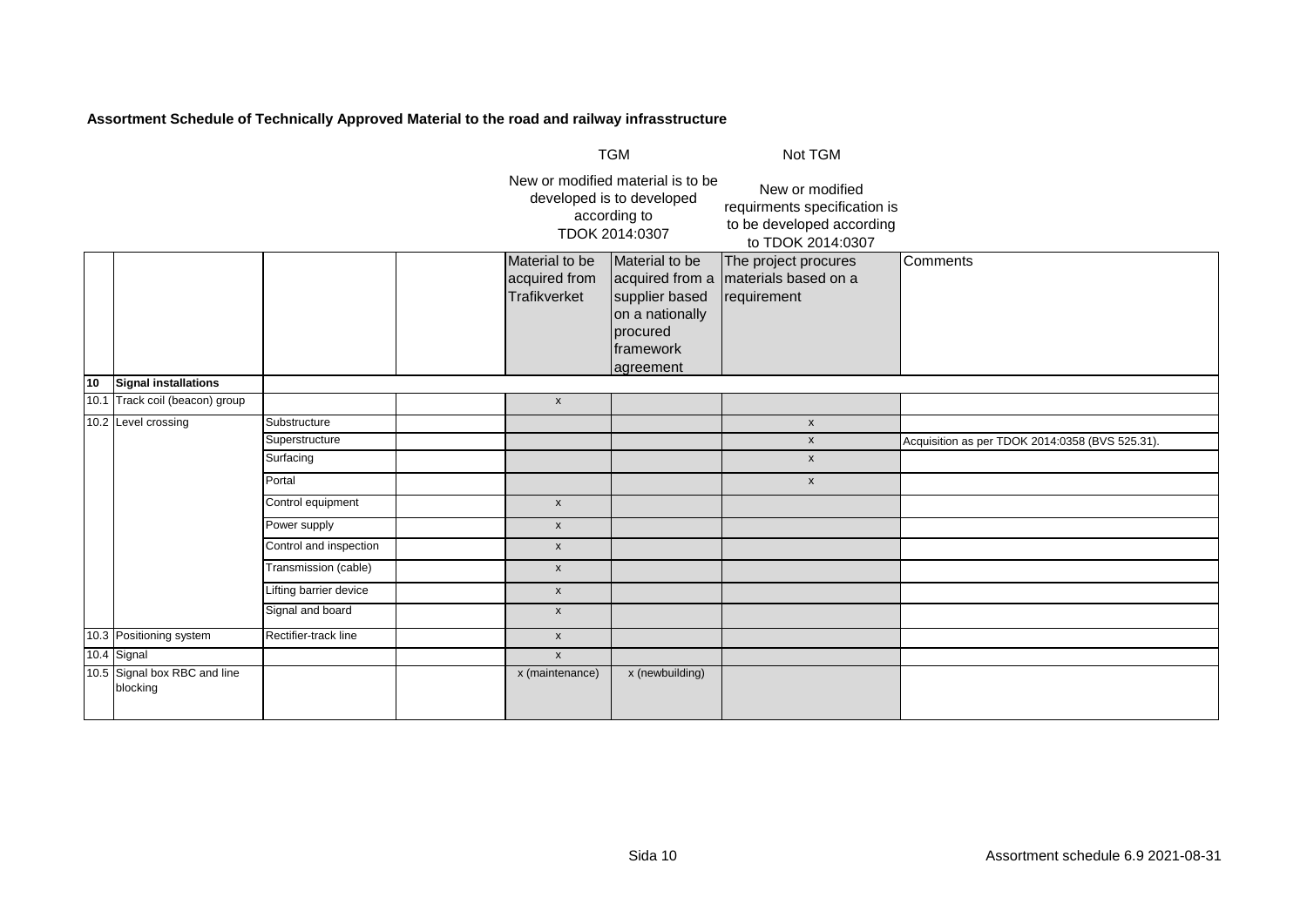|    | 10.6 Shunting signal box   | AlisterCargo           |                | x <sup>*</sup> (maintenance)<br>x* (maintenance) | x** (maintenance), x<br>(newbuilding)<br>x** (maintenance) |                           | Refers to common signal box spare parts and used relay<br>sets for older installations<br>** Support and maintenance agreement exists incl. spare |  |  |  |
|----|----------------------------|------------------------|----------------|--------------------------------------------------|------------------------------------------------------------|---------------------------|---------------------------------------------------------------------------------------------------------------------------------------------------|--|--|--|
|    |                            | NovoCargo              |                |                                                  |                                                            |                           | parts apart from those supplied by Trafikverket.                                                                                                  |  |  |  |
|    |                            | BV PLC, 3A, 3B         |                | x (maintenance)                                  |                                                            | x (maintenance)           |                                                                                                                                                   |  |  |  |
|    | 10.7 Board                 |                        |                | $\boldsymbol{\mathsf{x}}$                        |                                                            |                           |                                                                                                                                                   |  |  |  |
|    | 10.8- Train control system | <b>ARGUS</b>           |                |                                                  |                                                            | $\boldsymbol{\mathsf{x}}$ |                                                                                                                                                   |  |  |  |
| 11 |                            | <b>EBICOS TMS</b>      |                |                                                  |                                                            | X                         |                                                                                                                                                   |  |  |  |
|    |                            | EBICOS 900 & EBICOS NT |                |                                                  |                                                            |                           |                                                                                                                                                   |  |  |  |
|    |                            |                        | PC platform    |                                                  |                                                            |                           |                                                                                                                                                   |  |  |  |
|    |                            |                        | APN platform   | x                                                |                                                            |                           | Not new construction                                                                                                                              |  |  |  |
|    |                            | Sub-station            |                |                                                  |                                                            |                           |                                                                                                                                                   |  |  |  |
|    |                            |                        | EBISAT 890     | $\mathsf{x}$                                     |                                                            |                           |                                                                                                                                                   |  |  |  |
|    |                            |                        | Siemens S5     | X                                                |                                                            |                           | Not new construction                                                                                                                              |  |  |  |
|    |                            |                        | Siemens S7     | $\boldsymbol{\mathsf{x}}$                        |                                                            |                           |                                                                                                                                                   |  |  |  |
|    |                            |                        | <b>JZA 700</b> |                                                  |                                                            | X                         |                                                                                                                                                   |  |  |  |
|    |                            |                        | <b>JZA 41</b>  |                                                  |                                                            | X                         |                                                                                                                                                   |  |  |  |
|    |                            |                        | <b>RTU</b>     |                                                  |                                                            | X                         |                                                                                                                                                   |  |  |  |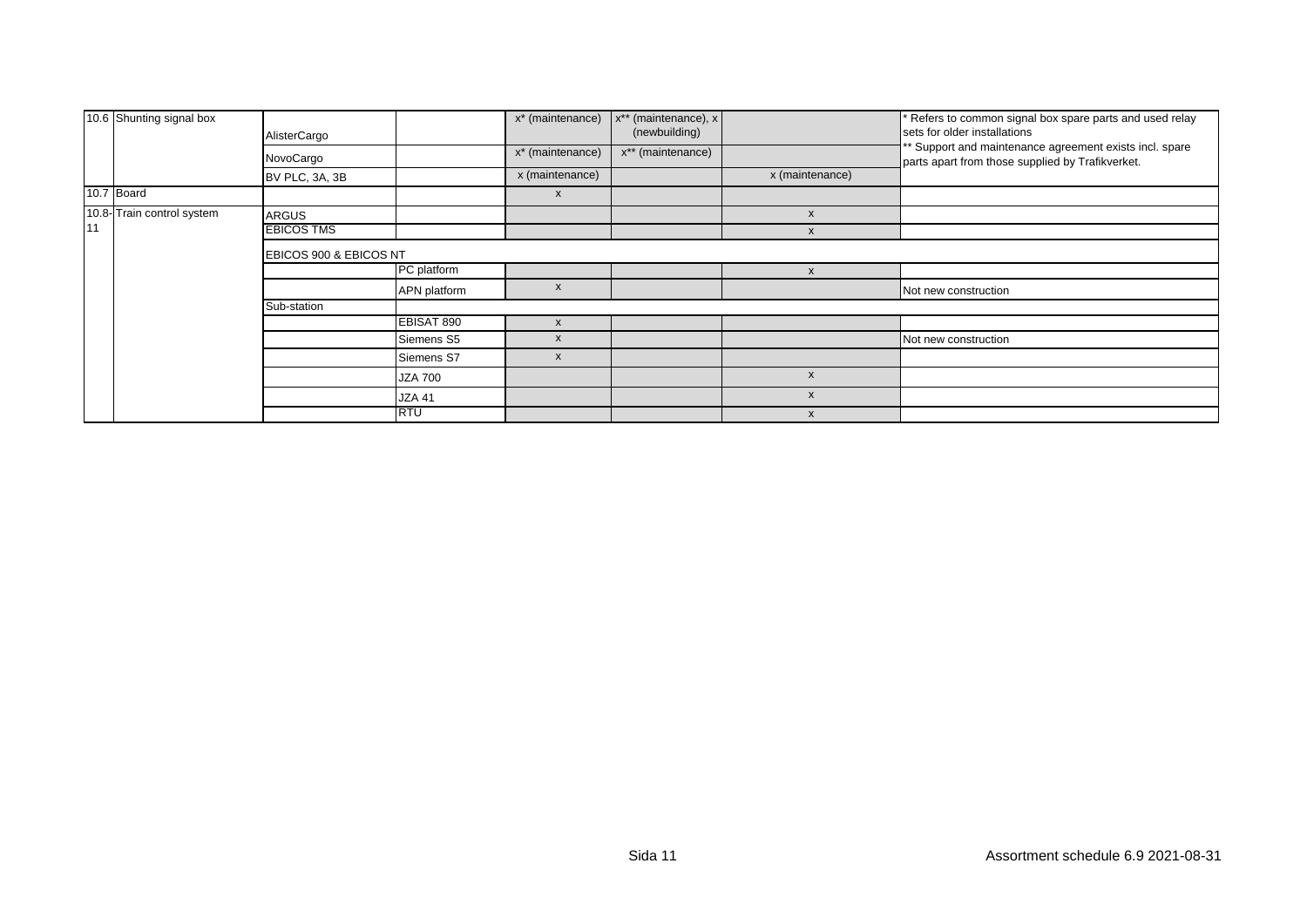|    |                          |                                                                                                                                                                                                                             |  |                                                 | <b>TGM</b>                                                                                                            | Not TGM                                                                                           |                                                                                                                                                                                                                       |
|----|--------------------------|-----------------------------------------------------------------------------------------------------------------------------------------------------------------------------------------------------------------------------|--|-------------------------------------------------|-----------------------------------------------------------------------------------------------------------------------|---------------------------------------------------------------------------------------------------|-----------------------------------------------------------------------------------------------------------------------------------------------------------------------------------------------------------------------|
|    |                          |                                                                                                                                                                                                                             |  |                                                 | New or modified material is to be<br>developed is to developed<br>according to<br>TDOK 2014:0307                      | New or modified<br>requirments specification is<br>to be developed according<br>to TDOK 2014:0307 |                                                                                                                                                                                                                       |
|    |                          |                                                                                                                                                                                                                             |  | Material to be<br>acquired from<br>Trafikverket | Material to be<br>acquired from a<br>supplier based<br>on a nationally<br>procured<br><b>Iframework</b><br>lagreement | The project procures<br>materials based on a<br>requirement                                       | Comments                                                                                                                                                                                                              |
| 11 | Telecom&IT installations |                                                                                                                                                                                                                             |  |                                                 |                                                                                                                       |                                                                                                   |                                                                                                                                                                                                                       |
|    | 11.1 Detectors           | FUES, Servo, SATT,<br>Schenck, KIKA and<br>other detektors.                                                                                                                                                                 |  | x (maintenance)                                 | x* (new building)                                                                                                     |                                                                                                   | Trafikverket's framework agreement for<br>deliveries of detectors.                                                                                                                                                    |
|    |                          | Detector presentation<br>DPC II                                                                                                                                                                                             |  |                                                 |                                                                                                                       | $\pmb{\mathsf{x}}$                                                                                |                                                                                                                                                                                                                       |
|    |                          | Detector kiosk                                                                                                                                                                                                              |  | $\boldsymbol{\mathsf{x}}$                       |                                                                                                                       |                                                                                                   | Power supply for technical buildings<br>intended for radio base stations and<br>detector installations.                                                                                                               |
|    | 11.2 Cable installation  | Metal cable, fibre-optic<br>cable, control cable, pair<br>cable, KOAX, single<br>conductor incl.<br>accessories as<br>microduct assemblies,<br>splicingbox/cabinet, fiber<br>joint closure, patch<br>cable, connectors etc. |  | $\boldsymbol{x}$                                |                                                                                                                       |                                                                                                   | Product that are item-identified in the<br>Material catalogue are purchased via<br>Trafikverket. The project organisation is<br>free to choose other products for supply<br>solutions on the basis of specifications. |
|    | 11.3 Radio installation  | Radio mast                                                                                                                                                                                                                  |  |                                                 | $\pmb{\mathsf{x}}$                                                                                                    |                                                                                                   | Trafikverket's framework agreement for<br>installations of MobiSir radio masts.                                                                                                                                       |
|    |                          | Radio base station                                                                                                                                                                                                          |  |                                                 | $\pmb{\mathsf{x}}$                                                                                                    |                                                                                                   | Trafikverket's framework agreement for<br>detector and radio installation buildings.                                                                                                                                  |
|    |                          | Other radio equipment                                                                                                                                                                                                       |  |                                                 |                                                                                                                       | $\mathsf{x}$                                                                                      |                                                                                                                                                                                                                       |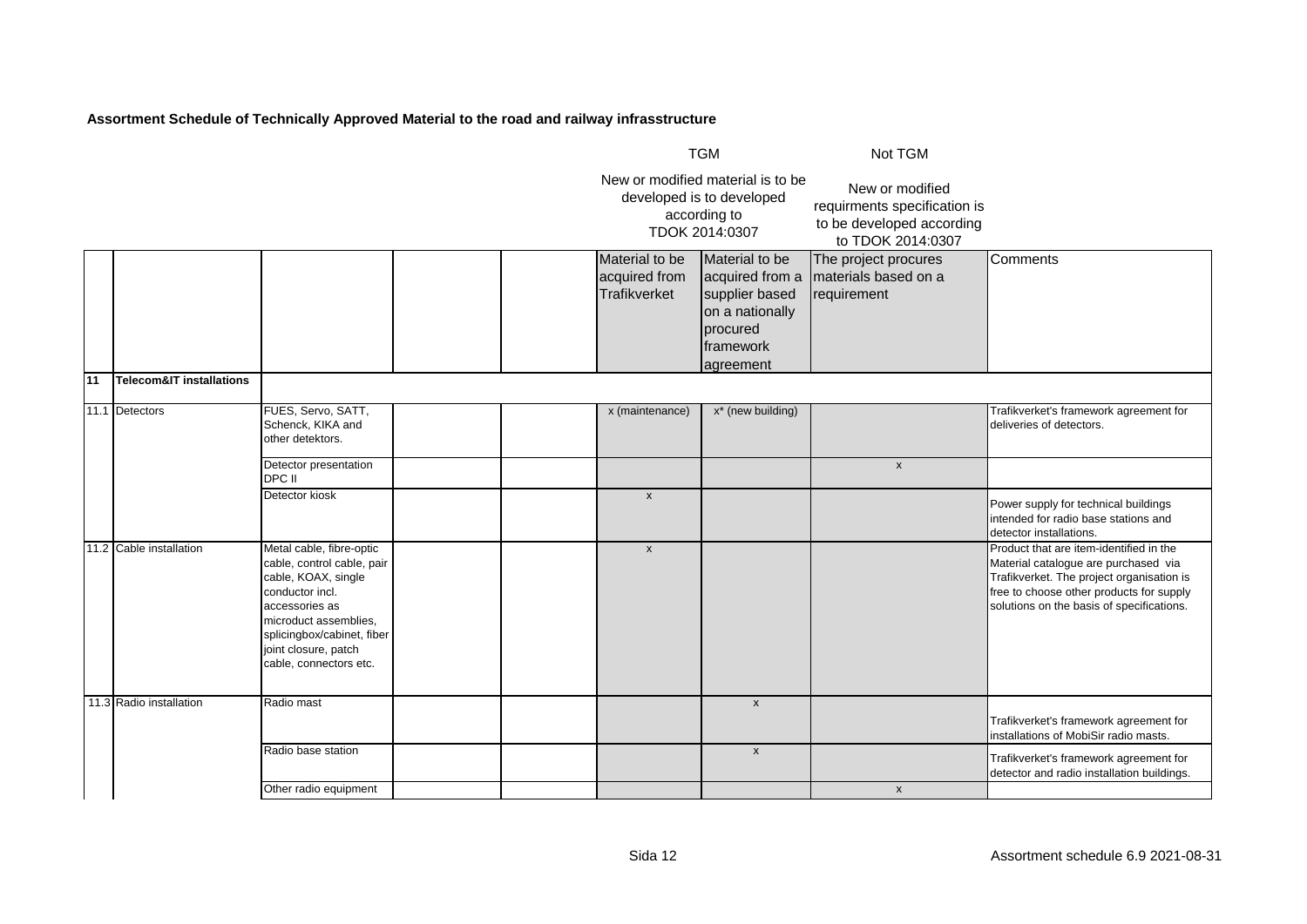|           |                                       | Antennae, cables,<br>contacts |                                                   |                           |                    | $\mathsf{x}$     |                                                                                                                                                                                                                                              |
|-----------|---------------------------------------|-------------------------------|---------------------------------------------------|---------------------------|--------------------|------------------|----------------------------------------------------------------------------------------------------------------------------------------------------------------------------------------------------------------------------------------------|
|           |                                       | Radio link                    |                                                   | $\mathsf{x}$              |                    |                  |                                                                                                                                                                                                                                              |
|           |                                       | Tunnel radio<br>repeater      |                                                   | $\mathsf{X}^\star$        | $x^*$ , $x^{**}$   |                  | Spare parts for older versions available at<br>Trafikverket, spare parts for the newest<br>version is availble through the framework<br>agreement.<br>** Framework agreement for radio<br>repeaters in tunnels and buildings, to be<br>used. |
|           | 11.4 Signal telephone                 |                               |                                                   |                           |                    | $\mathsf{x}$     |                                                                                                                                                                                                                                              |
|           | 11.5 Telecom centre                   |                               |                                                   |                           |                    | $\mathsf{x}$     |                                                                                                                                                                                                                                              |
|           | 11.6 Telecom station facility         |                               |                                                   | x (maintenance)           |                    | x (new building) |                                                                                                                                                                                                                                              |
|           | 11.7 Telecom transmission<br>facility |                               | Pressure<br>protection<br>equipment               | $\boldsymbol{\mathsf{x}}$ |                    |                  |                                                                                                                                                                                                                                              |
|           |                                       |                               | Pressure<br>protection<br>monitoring<br>equipment |                           | $\pmb{\mathsf{X}}$ |                  |                                                                                                                                                                                                                                              |
| 11.8      | Dynamic and fixed sign                | Mitron signs                  |                                                   | $\mathsf{x}$              |                    |                  |                                                                                                                                                                                                                                              |
|           |                                       | TFT signs                     |                                                   | $\mathsf{x}$              |                    |                  |                                                                                                                                                                                                                                              |
|           |                                       | RGB-signs                     |                                                   | $\mathsf X$               |                    |                  |                                                                                                                                                                                                                                              |
|           |                                       | Terminals and<br>prator units |                                                   | $\mathsf X$               |                    |                  |                                                                                                                                                                                                                                              |
|           | 11.9 Loudspeaker system               |                               |                                                   | $\mathsf{x}$              |                    |                  |                                                                                                                                                                                                                                              |
| 11.<br>10 | Clocks                                |                               |                                                   | $\mathsf{x}$              |                    |                  |                                                                                                                                                                                                                                              |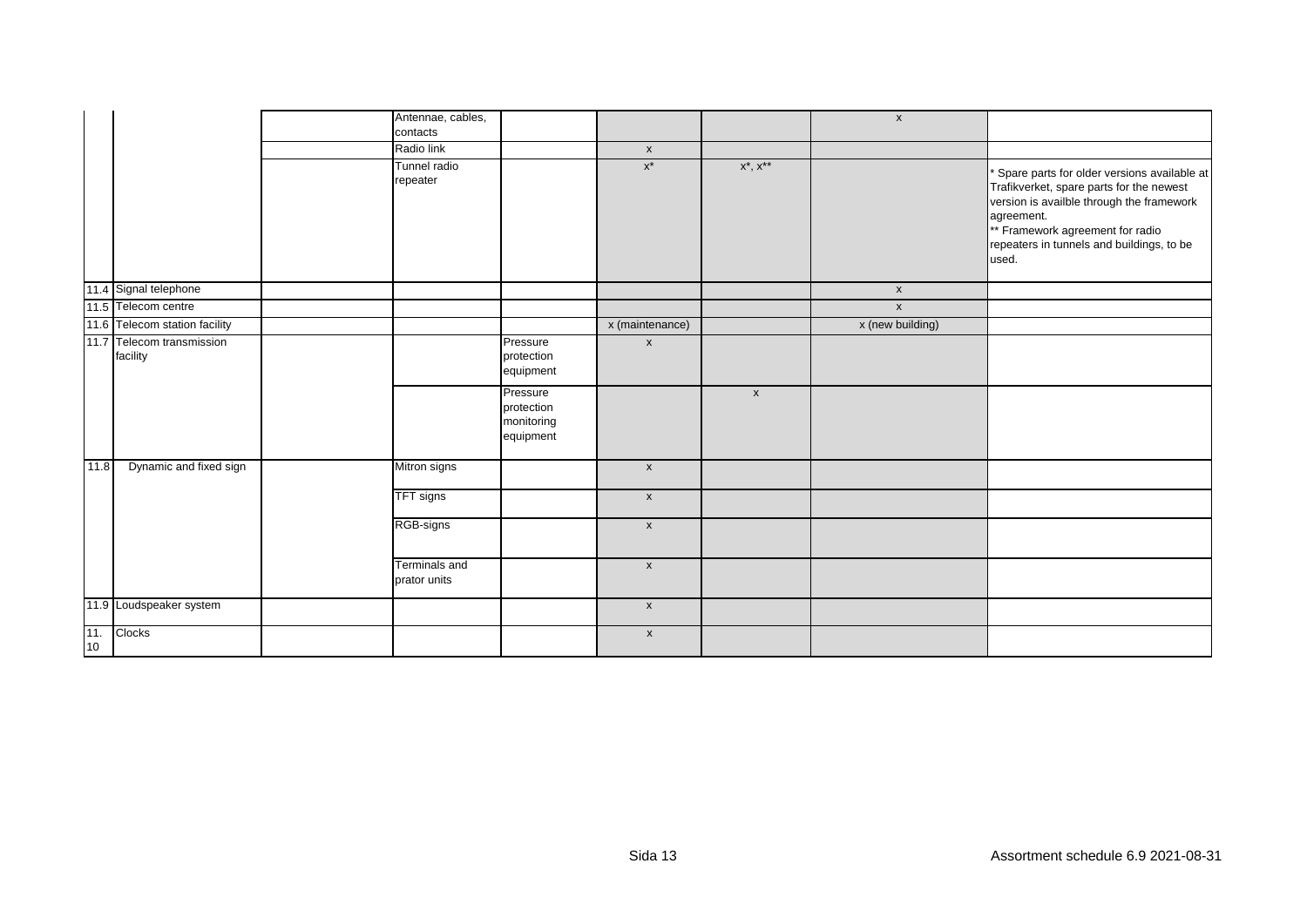|    |                              | <b>TGM</b>      |                                   |                                                                                                  | Not TGM                                                                                   |                                                                                                   |                                                                                                           |
|----|------------------------------|-----------------|-----------------------------------|--------------------------------------------------------------------------------------------------|-------------------------------------------------------------------------------------------|---------------------------------------------------------------------------------------------------|-----------------------------------------------------------------------------------------------------------|
|    |                              |                 |                                   | New or modified material is to be<br>developed is to developed<br>according to<br>TDOK 2014:0307 |                                                                                           | New or modified<br>requirments specification is<br>to be developed according<br>to TDOK 2014:0307 |                                                                                                           |
|    |                              |                 |                                   | Material to be<br>acquired from<br>Trafikverket                                                  | Material to be<br>supplier based<br>on a nationally<br>procured<br>framework<br>agreement | The project procures<br>acquired from a materials based on a<br>requirement                       | <b>Comments</b>                                                                                           |
| 12 | Other installations          |                 |                                   |                                                                                                  |                                                                                           |                                                                                                   |                                                                                                           |
|    | 12.1 Property                | <b>Building</b> | Cabinet                           | $\boldsymbol{\mathsf{x}}$                                                                        |                                                                                           |                                                                                                   |                                                                                                           |
|    |                              |                 | Technical building,<br>kiosk, hut | x (detector)                                                                                     | x* (MobiSir)                                                                              | x (maintenance)                                                                                   | Refers to framework agreement - Technical<br>building for detectors and radio installations<br>(MobiSir). |
|    |                              |                 | Fire safety<br>equipment          |                                                                                                  |                                                                                           | $\pmb{\mathsf{x}}$                                                                                |                                                                                                           |
|    | 12.2 Fencing                 |                 |                                   |                                                                                                  |                                                                                           | $\mathsf X$                                                                                       |                                                                                                           |
|    | 12.3 Ductwork                |                 |                                   |                                                                                                  |                                                                                           | $\pmb{\mathsf{x}}$                                                                                |                                                                                                           |
|    | 12.4 Rail lubrication device |                 |                                   |                                                                                                  |                                                                                           | $\pmb{\mathsf{x}}$                                                                                |                                                                                                           |
|    | 12.5 Snow fence              |                 |                                   |                                                                                                  |                                                                                           | $\pmb{\mathsf{X}}$                                                                                |                                                                                                           |
|    | $12.6$ Road                  |                 |                                   |                                                                                                  |                                                                                           | $\pmb{\mathsf{X}}$                                                                                |                                                                                                           |
|    | 12.7 Dewatering, pump system |                 |                                   |                                                                                                  |                                                                                           | $\mathsf{x}$                                                                                      |                                                                                                           |
|    | 12.8 Surveillance cameras    |                 |                                   | $\pmb{\mathsf{x}}$                                                                               |                                                                                           |                                                                                                   |                                                                                                           |